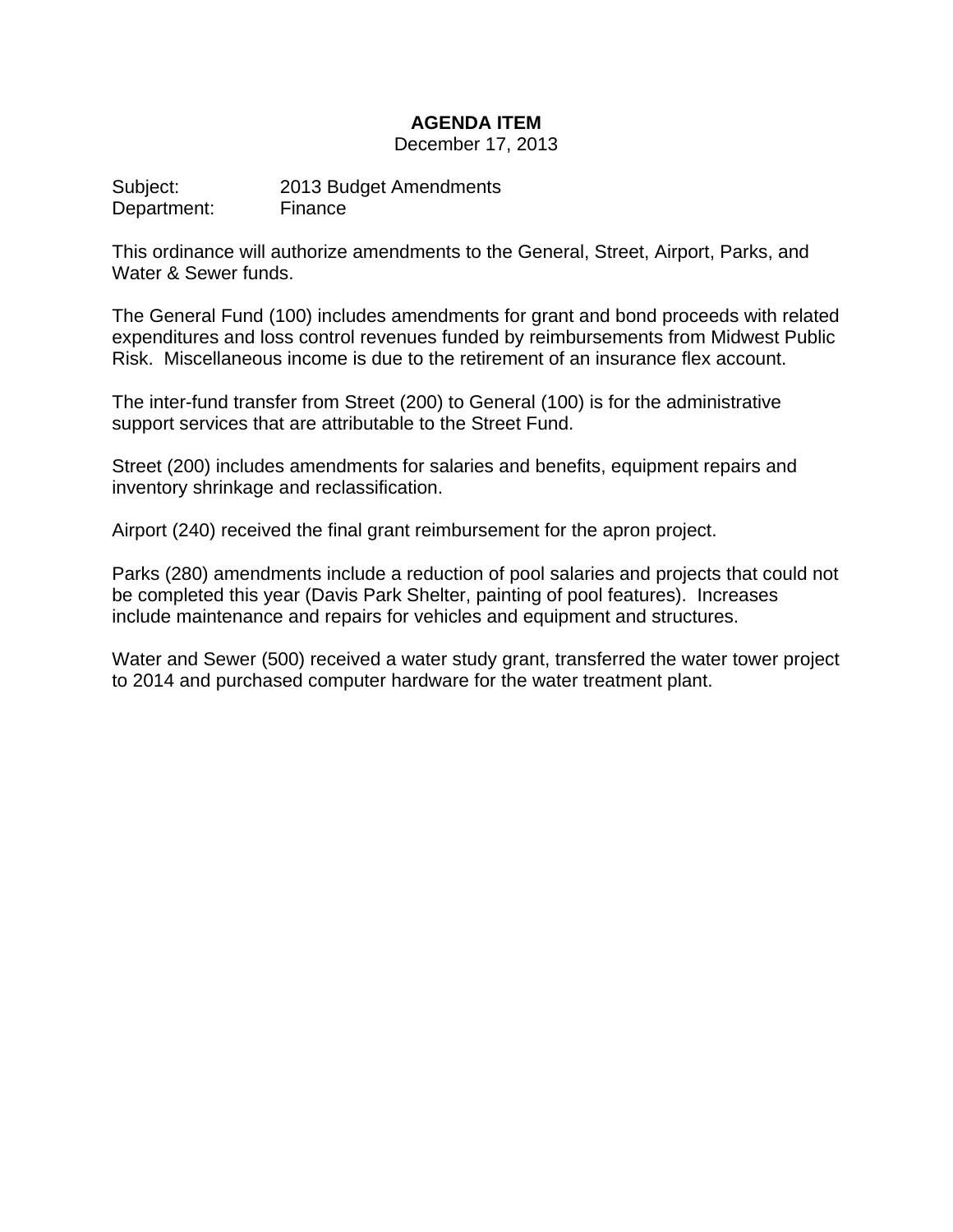### **BILL NO. 2013-075 ORDINANCE NO.**

## **A SPECIAL ORDINANCE OF THE CITY OF NEVADA, MISSOURI AMENDING THE 2013 FISCAL YEAR BUDGET.**

**WHEREAS,** the City Council has adopted a budget for the 2013 fiscal year that includes appropriations for operating and capital expenditures necessary to finance the departments and enterprises of the City, and;

**WHEREAS,** said budget is considered a "flexible financial plan' that recognizes that conditions and situations change during the fiscal year that require amendments to the budget, and;

**WHEREAS**, City staff have identified revenues and spending needs that are necessary for operations which were not included in the budget originally adopted for the 2013 fiscal year,

## **NOW THEREFORE, BE IT ORDAINED BY THE CITY COUNCIL OF THE CITY OF NEVADA, THAT:**

**Section 1.** The annual fiscal budget 2013 shall be amended as attached in Exhibit "A".

**Section 2.** The City Treasurer is hereby directed and authorized to make the appropriate notations in the budget documents so as to reflect the above changes.

**PASSED, APPROVED, and ADOPTED** by the City Council of the City of Nevada, Missouri this  $7<sup>th</sup>$  day of January, 2014.

 $\overline{\phantom{a}}$  , which is a set of the set of the set of the set of the set of the set of the set of the set of the set of the set of the set of the set of the set of the set of the set of the set of the set of the set of th

Seth Barrett, Mayor

(seal) ATTEST:

Bev Baker, City Clerk

\_\_\_\_\_\_\_\_\_\_\_\_\_\_\_\_\_\_\_\_\_\_\_\_\_\_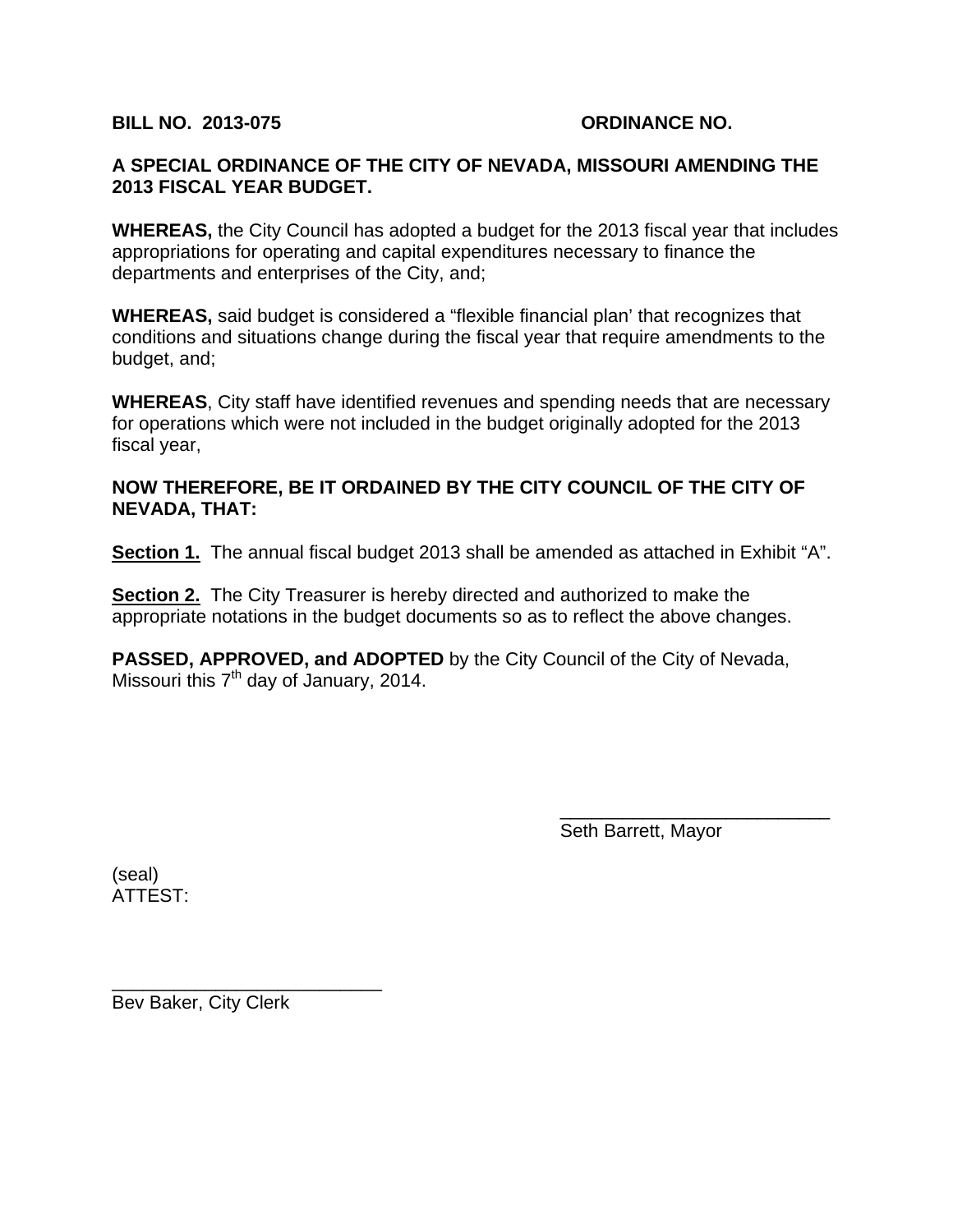$12 - 11 - 2013$   $1:46$  PM

PACKET: 00035-GENERAL BUDGET CODE: CB-Current Budget

| FUND ACCOUNT<br>Budget Adj. # 000062 -----------------                         | <b>DATE</b> | DESCRIPTION                                            | ADJUSTMENT | ORIGINAL<br>BUDGET | PREVIOUS<br>ADJUSTMENTS | NEW<br><b>BUDGET</b> | <b>BUDGET</b><br>BALANCE |  |
|--------------------------------------------------------------------------------|-------------|--------------------------------------------------------|------------|--------------------|-------------------------|----------------------|--------------------------|--|
|                                                                                |             |                                                        |            |                    |                         |                      |                          |  |
| 100 4-6001<br><b>FEDERAL GRANTS</b>                                            |             | 12/17/2013 ASH & HICKORY SIDEW                         |            | 37,507.00 0.00     | 0.00                    | $37,507.00 -$        | $0.99 -$                 |  |
| $100 \quad 4 - 6550$<br>BOND PROCEEDS-FIRST BANK MO                            |             | 12/17/2013 BOND PROCEEDS                               | 10,372.00  | 149,628.00-        | 0.00                    | 160,000.00-          | 0.00                     |  |
| $100 4 - 8003$<br>LOSS CONTROL CREDIT PROGRAM                                  |             | 12/17/2013 LOSS CONTROL REMBRS                         | 7,200.00   | 8,193.00-          | 0.00                    | 15,393.00-           | $85.14 -$                |  |
| $100 \quad 4 - 8900$<br>MISCELLANEOUS INCOME                                   |             | 12/17/2013 REIMBURSEMENTS                              | 50,000.00  | $5,700.00 -$       | 0.00                    | 55,700.00-           | $2,034.71-$              |  |
| $100 \quad 4 - 9004$<br>TRANSFER FROM STREET FUND                              |             | 12/17/2013 FROM STREET FUND                            | 63,166.00  | 0.00               | 0.00                    | 63,166.00-           | $63,166.00 -$            |  |
| 100 5-1420-215<br>TRAVEL AND TRAINING<br>DEPT: INFORMATION TECHNOLOGY          |             |                                                        |            | 200.00             | 0.00                    | 592.00               | 0.04                     |  |
| 100 5-1420-321<br>COMPUTER HARDWARE & SOFTWARE<br>DEPT: INFORMATION TECHNOLOGY |             | 12/17/2013 SECURITY CAMERAS 1,456.00                   |            | 17,900.00          | 0.00                    | 19,356.00            | 0.35                     |  |
| $100$ 5-1900-238<br>OTHER SUPPLIES/EXPENSE<br>DEPT: LOSS CONTROL               |             | 12/17/2013 SAFETY ITEMS                                | 10,837.00  | 8,200.00           | 0.00                    | 19,037.00            | 4,200.15                 |  |
| 100 5-2000-319<br>MOTOR VEHICLES<br>DEPT: POLICE ADMINISTRATION                |             | 12/17/2013 POLICE MOTOR VEHICL 29,918.00               |            | 48,000.00          | 0.00                    | 77,918.00            | 0.51                     |  |
| SERVICE FEES-COP PUB SFTY BLD<br>DEPT: PUBLIC SAFETY CONSTR                    |             | 100 5-2300-270 12/17/2013 PUBLIC SAFETY SERVI 2,400.00 |            | 0.00               | 0.00                    | 2,400.00             | 0.00                     |  |
| $100$ 5-2300-430<br>PUBLIC SAFETY DESIGN<br>DEPT: PUBLIC SAFETY CONSTR         |             | 12/17/2013 PUBLIC SAFETY DESIG                         | 226,100.00 | 0.00               | 0.00                    | 226,100.00           | 3,000.10                 |  |
| PUBLIC SAFETY CONSTRUCTION<br>DEPT: PUBLIC SAFETY CONSTR                       |             | 100 5-2300-431 12/17/2013 PUBLIC SAFETY CONST          | 144,029.00 | 0.00               | 0.00                    | 144,029.00           | 71,631.79                |  |
| PUB SAFETY COST OF ISSUANCE<br>DEPT: PUBLIC SAFETY CONSTR                      |             | 100 5-2300-432 12/17/2013 COST OF ISSUANCE             | 5,026.00   | 0.00               | 0.00                    | 5,026.00             | 0.25                     |  |
| $100$ 5-4115-427<br>OTHER CAPITAL PROJECTS<br>DEPT: STREET LIGHTS & SIDEWALKS  |             | 12/17/2013 ASH / HICKORY SIDEW 13,296.00               |            | 0.00               | 0.00                    | 13,296.00            | 0.14                     |  |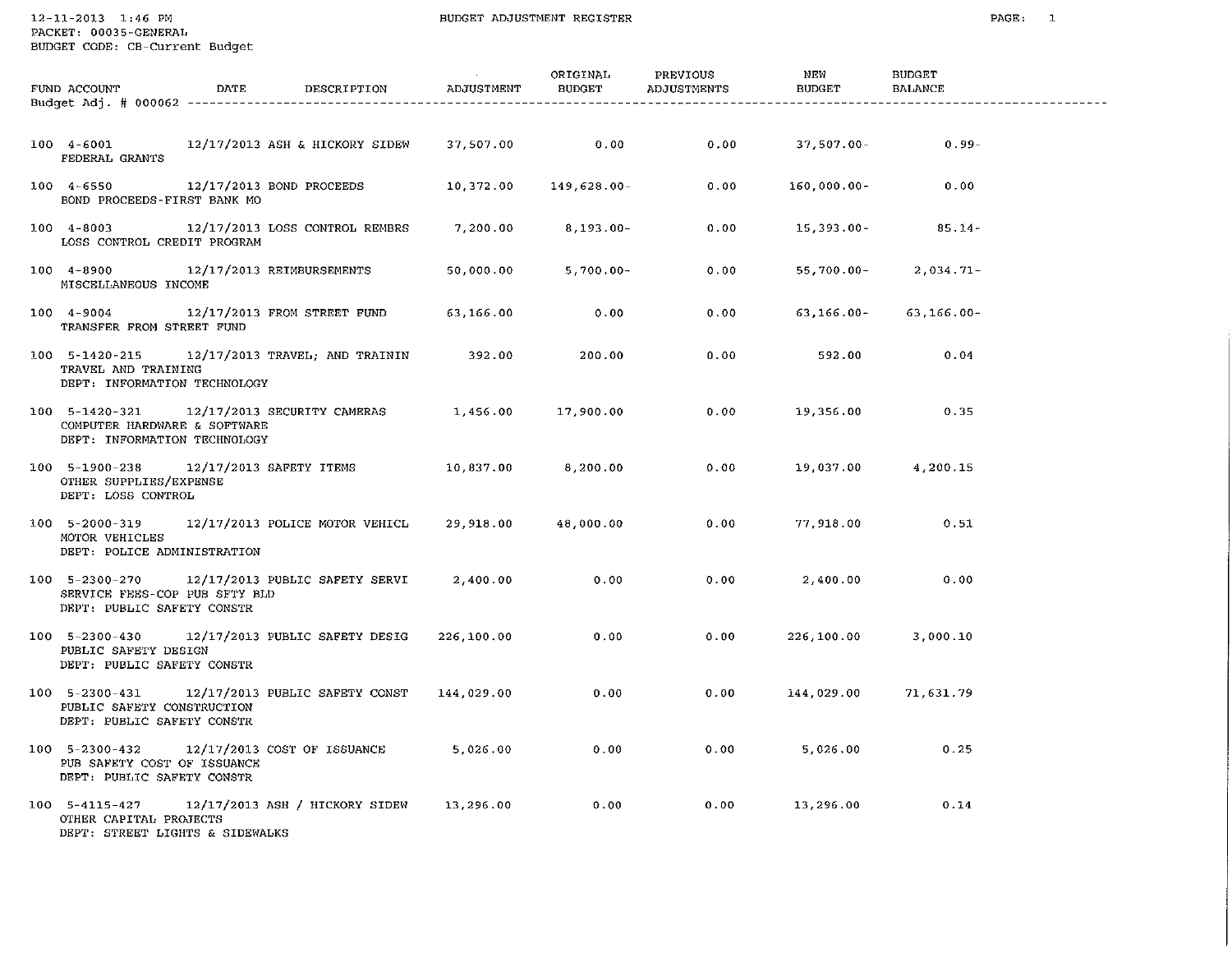| FUND ACCOUNT | DATE | DESCRIPTION | ADJUSTMENT                                                                              | ORIGINAL<br><b>BUDGET</b> | PREVIOUS<br>ADJUSTMENTS |   | NEW<br><b>BUDGET</b>                   | <b>BUDGET</b><br><b>BALANCE</b> |
|--------------|------|-------------|-----------------------------------------------------------------------------------------|---------------------------|-------------------------|---|----------------------------------------|---------------------------------|
|              |      |             | TOTAL NO. ADJUSTMENTS--REVENUE:<br>TOTAL NO. ADJUSTMENTS--EXPENSE:<br>TOTAL IN PACKET-- |                           |                         | ۰ | 168,245.00<br>433,454.00<br>601,699.00 |                                 |

\*\*\* NO WARNINGS \*\*\*

\*\*\* NO ERRORS \*\*\*

\*\*\* END OF REPORT \*\*\*

 $\sim 10^{-11}$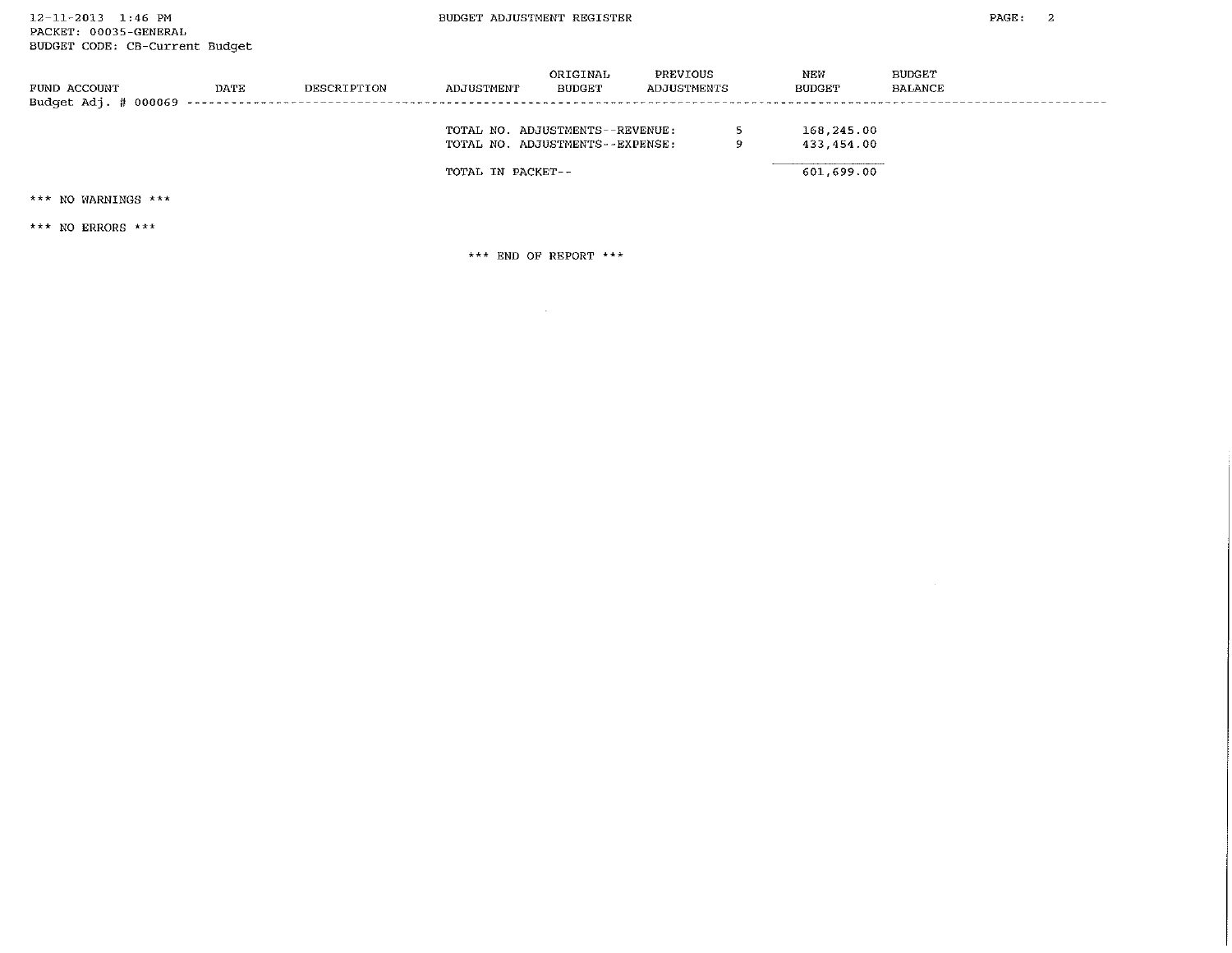$12 - 11 - 2013$   $1:40$  PM  $\frac{1}{2}$ 

|  | PACKET: 00037-STREET           |  |
|--|--------------------------------|--|
|  | BUDGET CODE: CB-Current Budget |  |

| FUND ACCOUNT<br>Budget Adj. # 000069 -------                             | DATE | DESCRIPTION                                   | ADJUSTMENT        | ORIGINAL<br>BUDGET              | PREVIOUS<br>ADJUSTMENTS | NEW<br><b>BUDGET</b> | <b>BUDGET</b><br><b>BALANCE</b> |  |
|--------------------------------------------------------------------------|------|-----------------------------------------------|-------------------|---------------------------------|-------------------------|----------------------|---------------------------------|--|
|                                                                          |      |                                               |                   |                                 |                         |                      |                                 |  |
| 200 5-4100-100<br>SALARIES PERMANENT FT<br>DEPT: STREET MAINTENANCE      |      | 12/17/2013 STREET SALARIES                    | 75,844.00         | 136,454.00                      | 0.00                    | 212,298.00           | 9,505.45                        |  |
| $200$ 5-4100-110<br>RETIREMENT<br>DEPT: STREET MAINTENANCE               |      | 12/17/2013 STREET RETIREMENT                  | 6,265.00          | 15,903.00                       | 0.00                    | 22,168.00            | 1,191.18                        |  |
| $200$ 5-4100-112<br>FICA<br>DEPT: STREET MAINTENANCE                     |      | 12/17/2013 STREET FICA                        | 3,929.00          | 9,390.00                        | 0.00                    | 13,319.00            | 266.45                          |  |
| $200$ 5-4100-113<br>FICA MEDICAL<br>DEPT: STREET MAINTENANCE             |      | 12/17/2013 STREET FICA MEDICAL                | 919.00            | 2,196.00                        | 0.00                    | 3,115.00             | 62.32                           |  |
| 200 5-4100-115<br>HEALTH INSURANCE<br>DEPT: STREET MAINTENANCE           |      | 12/17/2013 STREET HEALTH                      | 12,699.00         | 26,371.00                       | 0.00                    | 39,070.00            | 2,382.69                        |  |
| 200 5-4100-116<br>DENTAL INSURANCE<br>DEPT: STREET MAINTENANCE           |      | 12/17/2013 STREET DENTAL                      | 1,201.00          | 2,186.00                        | 0.00                    | 3,387.00             | 215.15                          |  |
| $200$ 5-4100-118<br>WORKERS COMPENSATION INS<br>DEPT: STREET MAINTENANCE |      | 12/17/2013 STREET WORK COMP                   | 4,621.00          | 7,900.00                        | 0.00                    | 12,521.00            | 0.27                            |  |
| $200$ 5-4100-121<br>VISION INSURANCE<br>DEPT: STREET MAINTENANCE         |      | 12/17/2013 STREET VISION                      | 282.00            | 431.00                          | 0.00                    | 713.00               | 45.19                           |  |
| 200 5-4100-231<br>EQUIPMENT REPAIR EXPENSES<br>DEPT: STREET MAINTENANCE  |      | 12/17/2013 STREET EQUIP REPAIR                | 15,000.00         | 10,000.00                       | 0.00                    | 25,000.00            | 1,545.15                        |  |
| 200 5-4100-242<br>INVENTORY SHRINKAGE<br>DEPT: STREET MAINTENANCE        |      | 12/17/2013 INVENTORY SHRINKAGE                | 14,392.00         | 0.00                            | 0.00                    | 14,392.00            | 0.58                            |  |
| RECLASSIFIED INVENTORY<br>DEPT: STREET MAINTENANCE                       |      | 200 5-4100-248 12/17/2013 RECLASSED INVENTORY | 10,748.00         | 0.00                            | 0.00                    | 10,748.00            | 21,495.62                       |  |
| 200 5-4100-527<br>INTERFUND TRANSFER<br>DEPT: STREET MAINTENANCE         |      | 12/17/2013 TRANS GENERAL FUND                 | 63,166.00         | 0.00                            | 0.00                    | 63,166.00            | 63,166.00                       |  |
|                                                                          |      |                                               |                   | TOTAL NO. ADJUSTMENTS--EXPENSE: | 12                      | 209,066.00           |                                 |  |
|                                                                          |      |                                               | TOTAL IN PACKET-- |                                 |                         | 209,066.00           |                                 |  |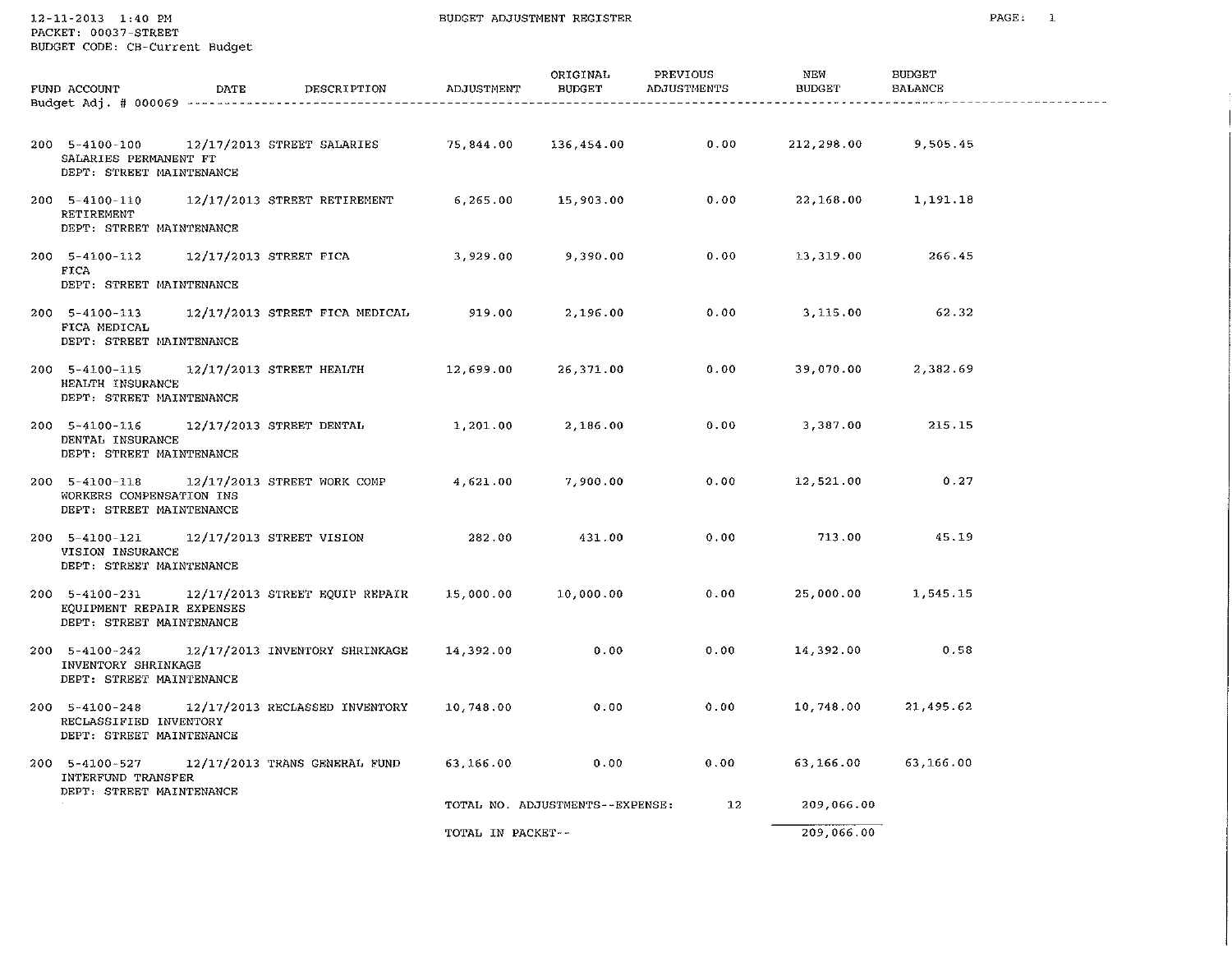|                             |             |  | TNAL          | PR RJ     | NEW           | BUDGE'I        |
|-----------------------------|-------------|--|---------------|-----------|---------------|----------------|
| FUND<br><b>ACCOUNT</b>      | <b>DATE</b> |  | <b>BUDGET</b> | TUSTMENTS | <b>BUDGET</b> | <b>BALANCY</b> |
| Budget<br>- Ada<br>. 000 70 |             |  |               |           |               |                |

\*\*\* NO WARNINGS \*\*\*

\*\*\* NO ERRORS \*\*\*

\*\*\* END OF REPORT \*\*\*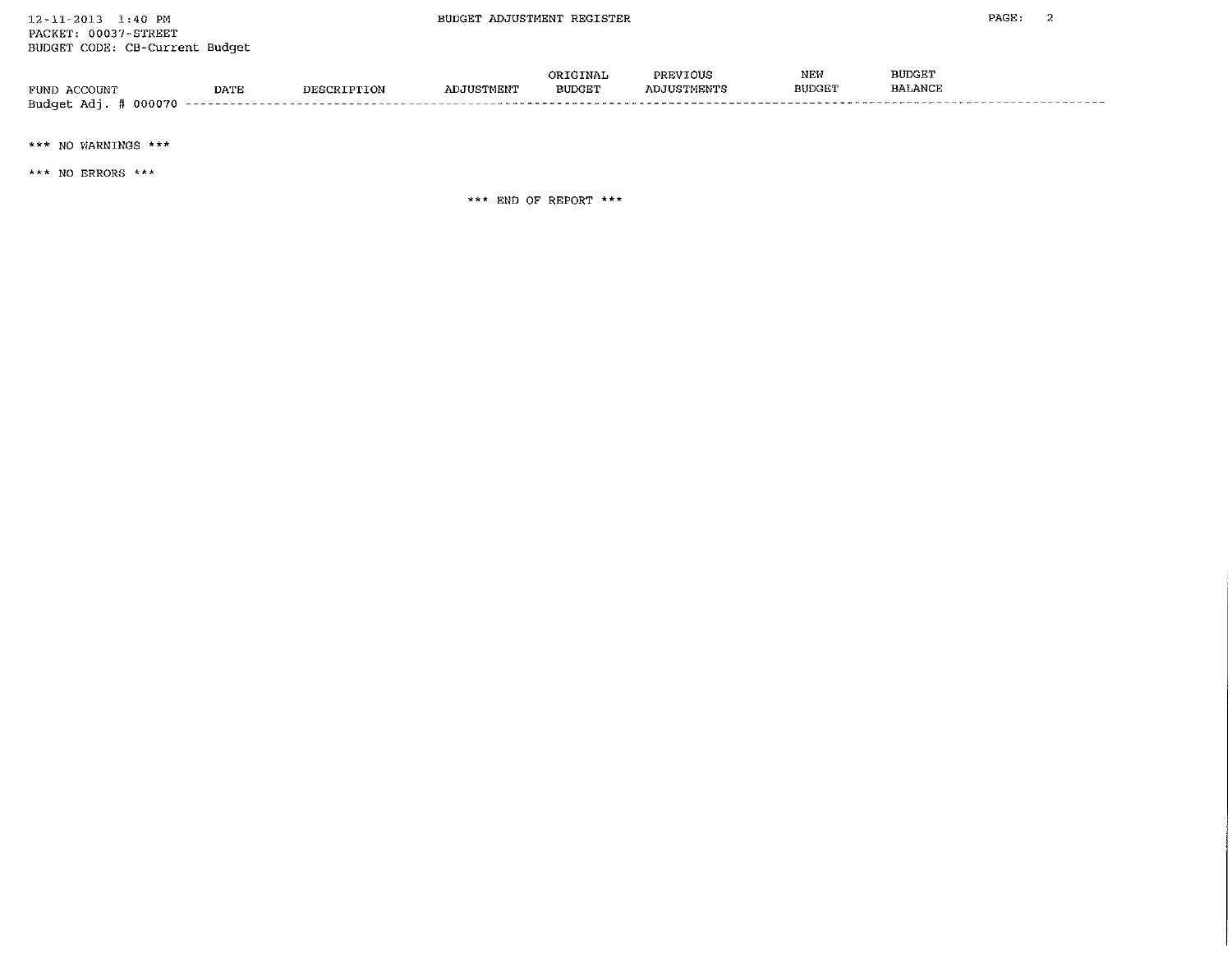BUDGET ADJUSTMENT REGISTER

| FUND ACCOUNT<br>Budget Adj. # 000070 | DATE                     | DESCRIPTION | ADJUSTMENT | ORIGINAL<br><b>BUDGET</b>       | PREVIOUS<br>ADJUSTMENTS | NEW<br><b>BUDGET</b> | <b>BUDGET</b><br>BALANCE |  |
|--------------------------------------|--------------------------|-------------|------------|---------------------------------|-------------------------|----------------------|--------------------------|--|
| 4-6002<br>240<br><b>STATE GRANTS</b> | 12/17/2013 AIRPORT APRON |             | 164,782.00 | 0.00                            | 0.00                    | 164,782.00-          | 0.00                     |  |
|                                      |                          |             |            | TOTAL NO. ADJUSTMENTS--REVENUE: |                         | 164,782.00           |                          |  |
|                                      | TOTAL IN PACKET--        |             |            |                                 | 164,782.00              |                      |                          |  |
| *** NO WARNINGS ***                  |                          |             |            |                                 |                         |                      |                          |  |

\*\*\* NO ERRORS \*\*\*

\*\*\* END OF REPORT \*\*\*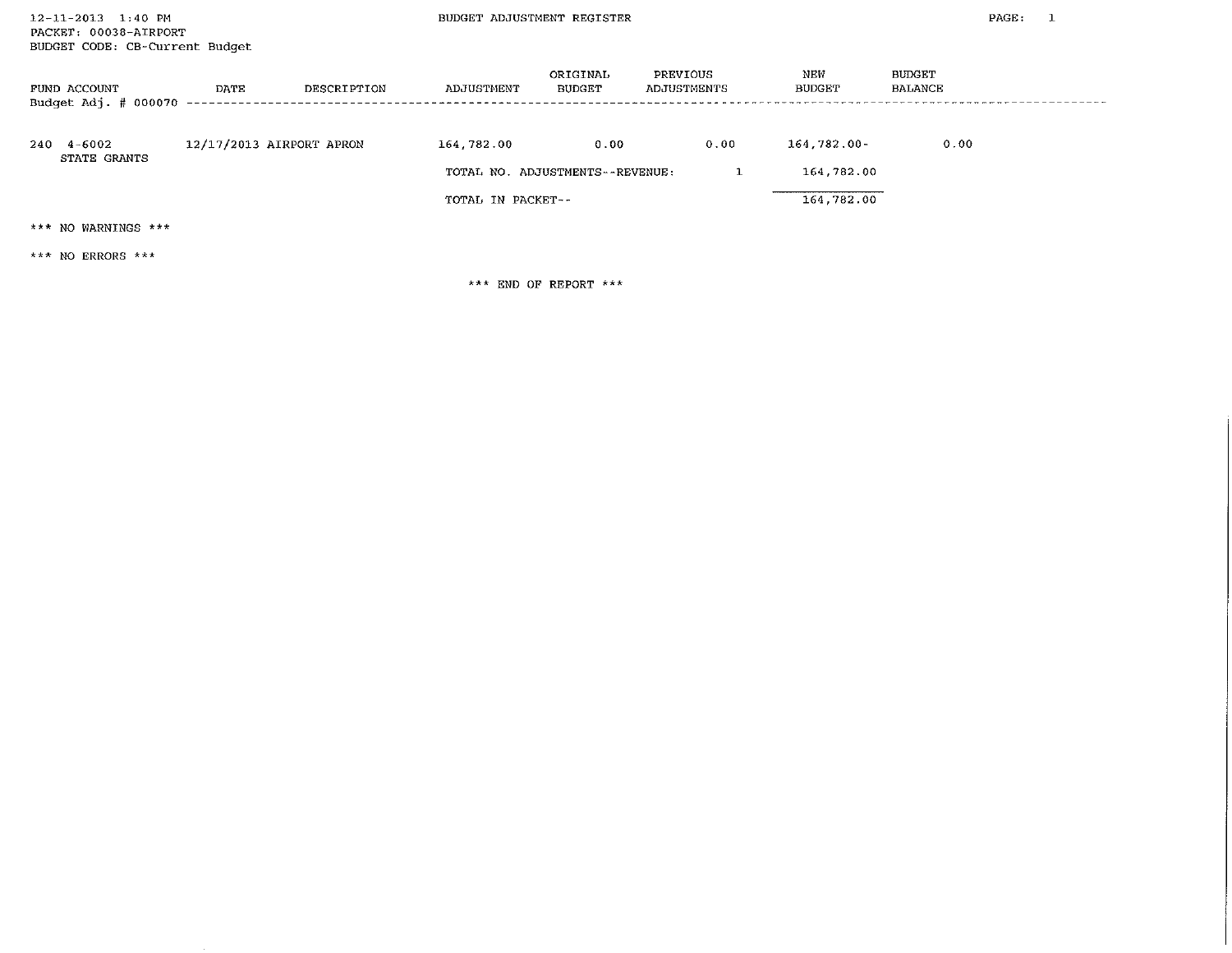$12 - 11 - 2013$   $1:40$  PM PACKET: 00039-PARKS

 $\star$ 

| FUND ACCOUNT                                                                                      | DATE DESCRIPTION ADJUSTMENT                             |                   | ORIGINAL<br><b>BUDGET</b>       | PREVIOUS<br>ADJUSTMENTS | NEW<br><b>BUDGET</b> | <b>BUDGET</b><br><b>BALANCE</b> |  |
|---------------------------------------------------------------------------------------------------|---------------------------------------------------------|-------------------|---------------------------------|-------------------------|----------------------|---------------------------------|--|
|                                                                                                   |                                                         |                   |                                 |                         |                      |                                 |  |
| PARKS BUILDINGS<br>DEPT: PARKS & REC MAINTENANCE                                                  | 280 5-5000-418 12/17/2013 DAVIS PARK SHELTER 20,000.00- |                   | 20,000.00                       | 0.00                    | 0.00                 | 0.00                            |  |
| 280 5-5300-102 12/17/2013 POOL SALARIES<br>SALARIES SEASONAL PT<br>DEPT: SWIMMING POOL OPERATIONS |                                                         | $11,218.00-$      | 74,165.00                       | 0.00                    | 62,947.00            | 0.29                            |  |
| BUILDING/STRUCTURE MAINT<br>DEPT: SWIMMING POOL OPERATIONS                                        | 280 5-5300-232 12/17/2013 PAINTING POOL FEATU           | $20,000.00$ -     | 22,000.00                       | 0.00                    | 2,000.00             | 394.12                          |  |
| 280 5-5300-318 12/17/2013 FURNITURE<br>FURNITURE & EQUIPMENT<br>DEPT: SWIMMING POOL OPERATIONS    |                                                         | $3,294.00-$       | 6,200.00                        | 0.00                    | 2,906.00             | 0.00                            |  |
| OTHER CAPITAL OUTLAY<br>DEPT: SWIMMING POOL OPERATIONS                                            | 280 5-5300-327 12/17/2013 CONCRETE GRASS AREA 3,874.00- |                   | 7,869.00                        | 0.00                    | 3,995.00             | 0.00                            |  |
| EQUIP FUEL/MAINTENANCE<br>DEPT: GOLF / SPORTS CMPLX                                               | 280 5-5700-230 12/17/2013 EQUIPMENT MAINTENAN           | 20,620.00         | 28,350.00                       | 0.00                    | 48,970.00            | 96.51                           |  |
| 280 5-5700-234 12/17/2013 IRRIGATION<br>OTHER MAINTENANCE/REPAIR<br>DEPT: GOLF / SPORTS CMPLX     |                                                         | 8,000.00          | 8,500.00                        | 0.00                    | 16,500.00            | 137.95                          |  |
| 280 5-5700-238 12/17/2013 MATERIALS<br>OTHER SUPPLIES/EXPENSE<br>DEPT: GOLF / SPORTS CMPLX        |                                                         | 3,357.00          | 5,000.00                        | 0.00                    | 8,357.00             | 0.82                            |  |
| COST OF GOODS SOLD<br>DEPT: GOLF / SPORTS CMPLX                                                   | 280 5-5700-250 12/17/2013 BALLFIELD CONCESSIO           | 1,986.00          | 0.00                            | 0.00                    | 1,986.00             | 0.06                            |  |
|                                                                                                   |                                                         |                   | TOTAL NO. ADJUSTMENTS--EXPENSE: | -9                      | $24,423.00 -$        |                                 |  |
|                                                                                                   |                                                         | TOTAL IN PACKET-- |                                 |                         | $24.423.00 -$        |                                 |  |
|                                                                                                   |                                                         |                   |                                 |                         |                      |                                 |  |

\*\*\* NO WARNINGS \*\*\*

 $\star\star\star$  NO ERRORS  $\star\star\star$ 

 $\star\star\star$  END OF REPORT  $\star\star\star$